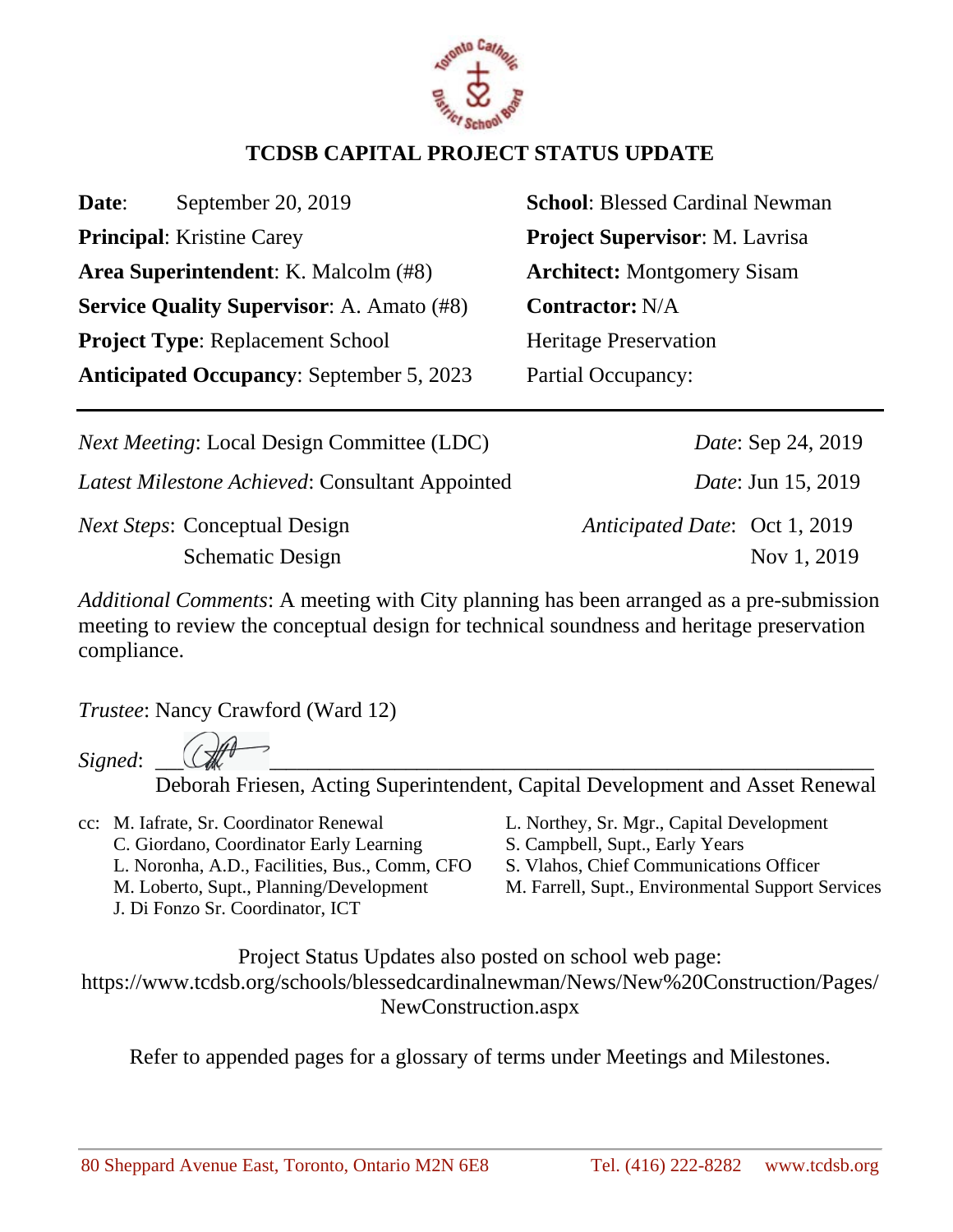

## **GLOSSARY OF TERMS**

*LDC - Local Design Committee*: Representatives of the school community assembled by the school principal to provide input into the design of Capital projects in consultation with the architect and Board facilities staff. Typically comprising the principal, area superintendent, local trustee, parent representatives, key staff and the parish priest.

*Ministry Space Plan Template*: A table listing all of the types of spaces in a school. The template includes Ministry of Education benchmark quantity and floor area for each type of space for a given On-the-Ground (OTG) capacity of the school.

*RFP – Request for Proposal*: A request for submission of a description of services to be provided by consultants for a specified scope of work, and the proposed fee for those services. Proposals are evaluated on the basis of firm qualifications and experience, completeness of services proposed and proposed fee. For major Capital projects, interviews are also conducted.

*Consultant*: The consultant team is led by an architectural firm supported by specialized subconsultants for structural, civil, mechanical and electrical engineering, landscaping and for complex projects others such as building code, building science, information technology and planning.

*SPA - Site Plan Approval/Site Plan Agreement*: The process under the Planning Act and the City of Toronto Act whereby the City reviews and approves all new development for conformance with City standards for site design including building location and % lot coverage, urban design considerations, traffic circulation, waste storage and pick-up, service connections, storm-water management, private water discharge, landscaping and tree preservation. The process results in an agreement signed by the owner and the City that is registered on the Title for the property. A Building Permit cannot be issued until the SPA has been registered.

*NOAC – Notice of Approval Conditions*: This is a document signed by the Director of Planning for the City of Toronto that forms the basis of the Site Plan Agreement. It confirms approval of all of the site drawings and supporting documents that have been submitted by the consultant and stipulates financial securities that must be provided to the City. Once the NOAC is issued, a Conditional Building Permit can be issued to enable construction to start while the formal agreement is being prepared, signed and registered on title.

*Committee of Adjustment (CofA)*: A City committee that meets periodically to review and approve requests for minor variances from the zoning by-law. Common minor variances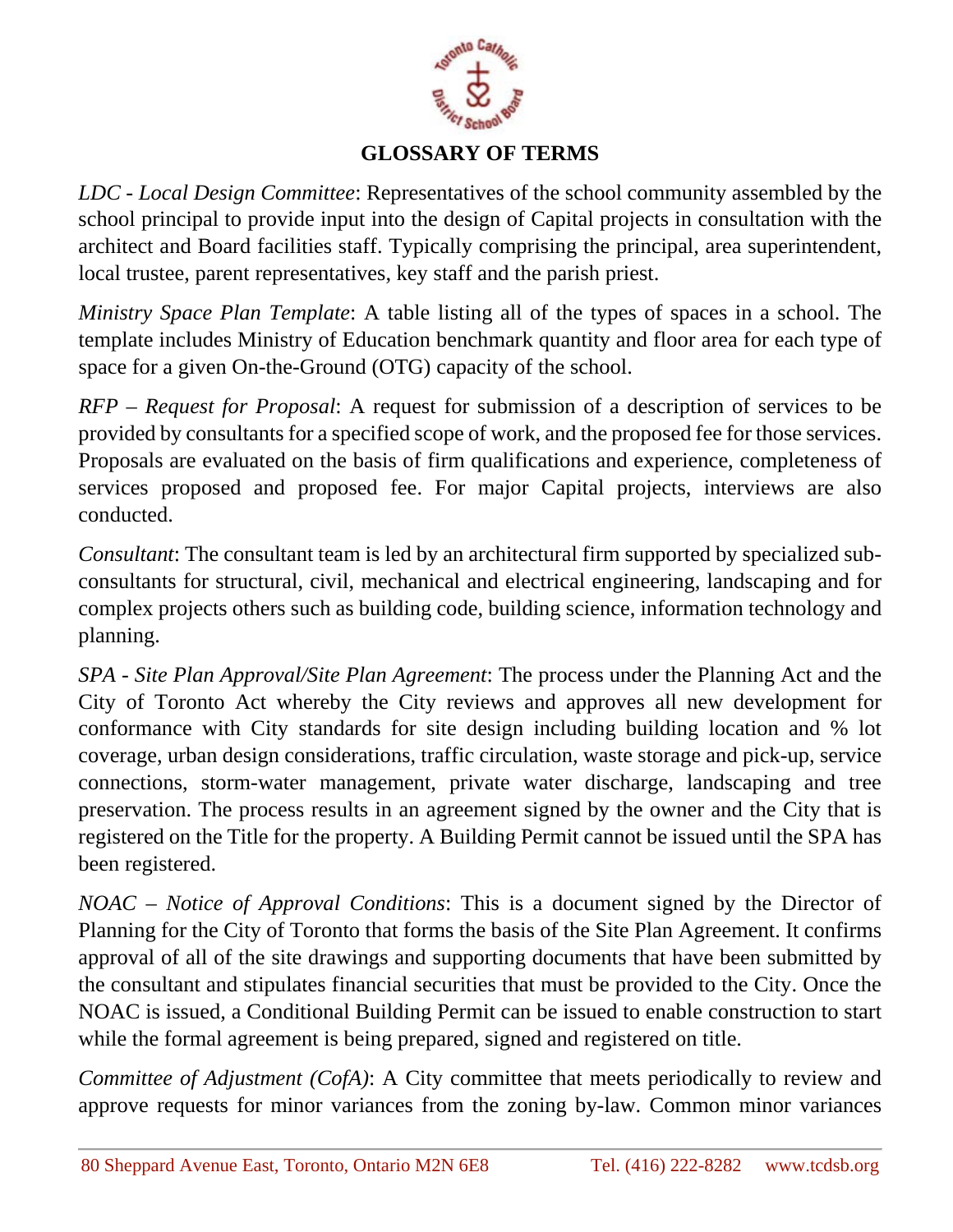

include exceeding allowable building height, providing fewer parking spaces than required, and building closer to property lines than permitted. Requests for minor variances can add considerable time to a project schedule because the CofA meets infrequently.

*Technical Studies*: Investigations of site and existing building conditions that provide information required to complete design, such as topographical survey, traffic study, geotechnical (soil) investigation, archeological study and designated substances survey.

*Visioning Session*: A design start-up meeting providing parents, staff and other stakeholders the opportunity to express their ideas and aspirations for the project, facilitated by the architect.

*Conceptual Design*: Drawings that show the general proposed layout of the major building and site components.

*Schematic Design*: Further development of the conceptual design to show details such as delineation of all of the spaces within the building, play areas and parking.

*Unique Site Costs*: The Ministry of Education cost benchmark is based on a simple twostorey school on a flat, "greenfield" site, with all services available. The Ministry has recognized and will fund costs related to construction on sites that are not typical, such as grading, retaining walls, removal of poor soils, deep foundations, Toronto storm-water management standards, Green Roof By-law and Toronto Green Standard. Some of these costs may also be covered by Education Development Charges in growth areas of the City.

*Construction Documents*: The drawings and specifications prepared by the consultants to detail all aspects of the construction of the building and site work for Building Permit application and for tendering to contractors. The consultant typically provides drawings for staff review at 25%, 50% and 75% stages of completion.

*ATP – Ministry of Education Approval to Proceed*: Prior to issuing a project for tender, a cost estimate prepared by a cost consultant based on the nearly completed construction documents must be submitted to the Ministry of Education indicating that the cost does not exceed the available funding. A letter of approval must be received from the Ministry before the project can proceed to tender.

*Construction Tender*: An invitation is issued to pre-qualified contractors to submit a quotation to carry out the construction of the building and site work, based on the scope of work as described by the construction documents. A construction contract is awarded to the lowest bidder, or the highest scoring bidder if evaluation criteria other than price are included.